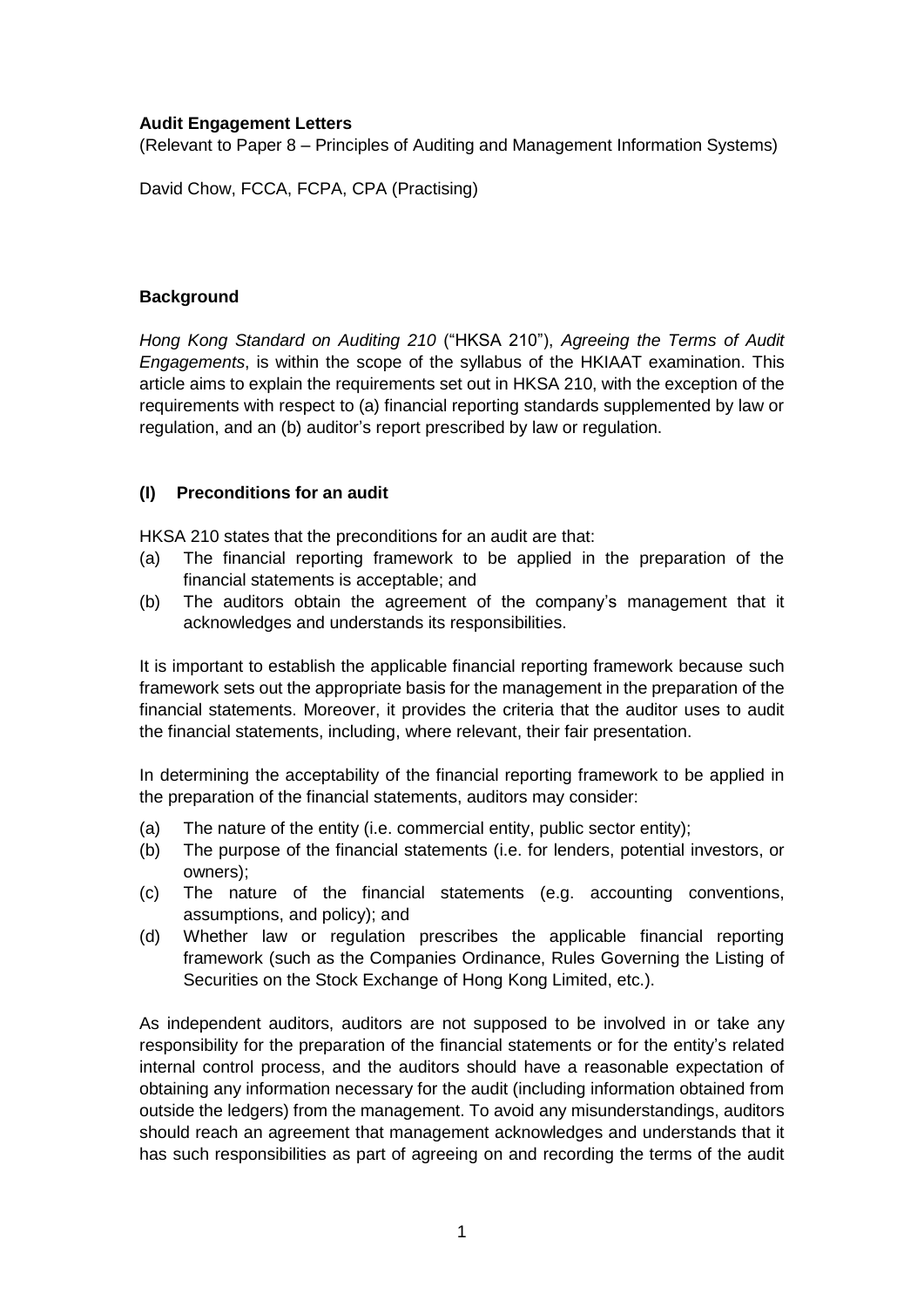engagement. HKSA  $580<sup>1</sup>$  requires the auditor to request management to provide written representations that it has fulfilled certain of its responsibilities. It may therefore be appropriate to inform the management of this expectation by including in the engagement letter that receipt of such written representations will be expected.

## **(II) Agreement on audit engagement terms**

HKSA 210 requires auditors to agree on the terms of the audit engagement with management or those charged with governance, as appropriate, and that the agreed terms shall be recorded in an audit engagement letter, which must include:

- (a) The objective and scope of the audit of the financial statements;
- (b) The auditors' responsibilities;
- (c) The management's responsibilities;
- (d) Identification of the applicable financial reporting framework for the preparation of the financial statements;
- (e) Reference to the expected form and content of any reports to be issued by the auditor; and
- (f) A statement that there may be circumstances in which a report may differ from its expected form and content.

An audit engagement letter serves two purposes. The first purpose is to define clearly the extent of the auditors' responsibilities, and the second purpose is to provide a written confirmation of the auditors' acceptance of the appointment. In order to assist the auditors in fulfilling their responsibilities, items (a), and (d) to (f) are the basic terms to be agreed upon before the audit engagement, whereas items (b) and (c) are included to avoid any misunderstanding of the responsibilities of each party.

The form and content of the audit engagement letter may vary for each entity. In addition to including the above items (a) to (f), an audit engagement letter may make reference to other items relevant to the audit, which may state that due to the existence of the inherent limitations of both an audit and internal controls, there is an unavoidable risk that some material misstatements may not be detected, even though the audit is properly planned and performed in accordance with the HKSAs.

## **(III) Recurring audits**

HKSA 210 requires that on recurring audits, the auditor shall assess (i) whether circumstances require the terms of the audit engagement to be revised and (ii) whether there is a need to remind the entity of the existing terms of the audit engagement.

Normally it is not necessary to resend an audit engagement letter each period. However, the following factors may make it appropriate to revise the terms of the audit engagement or to remind the entity of the existing terms:

 $\overline{a}$ 

<sup>1</sup> HKSA 580 *Written Representations*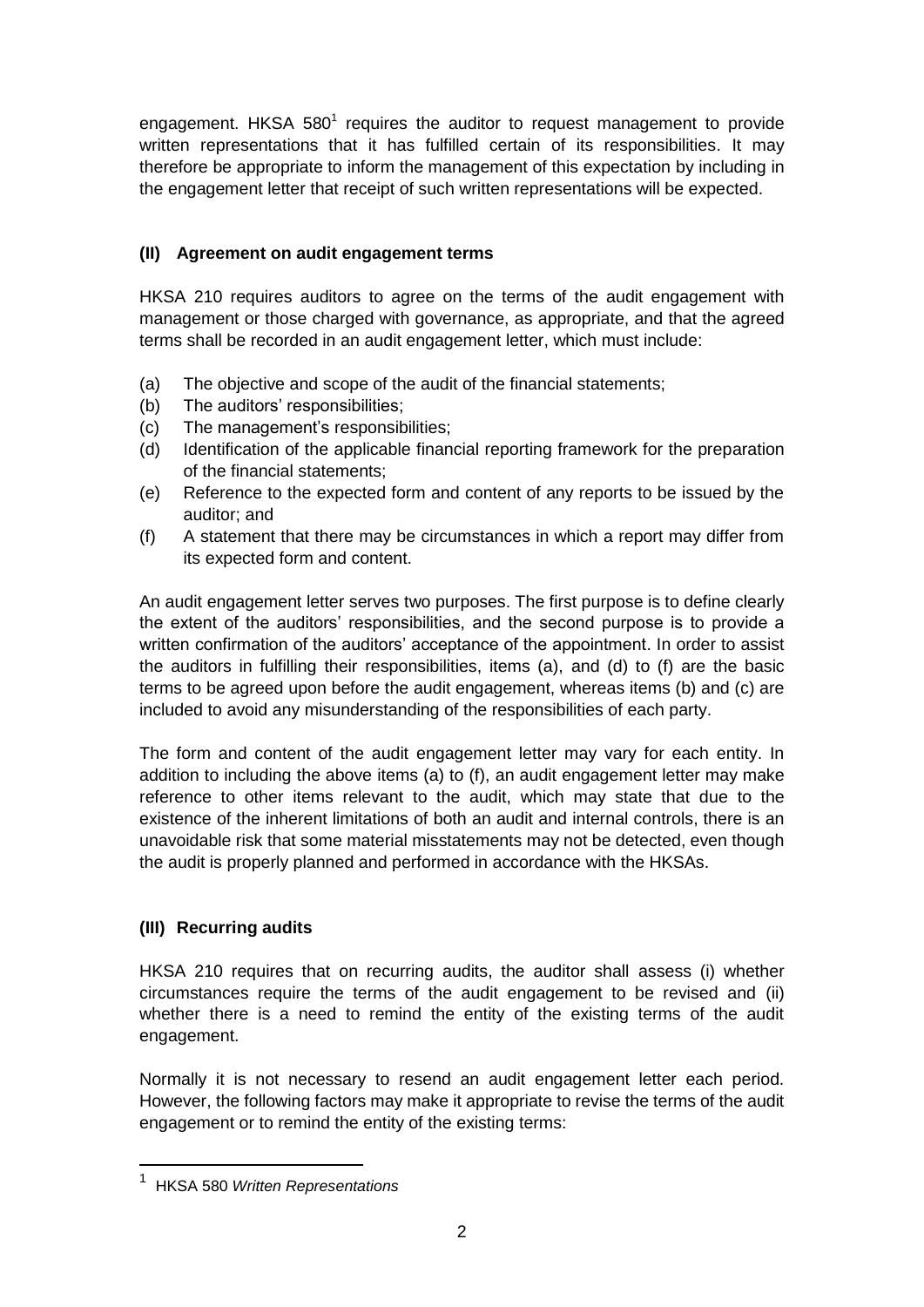- (i) Any indication that the entity misunderstands the objective and scope of the audit. (For example, the client misunderstands that it is the duty of the auditor to prepare the financial statements.)
- (ii) Any revised or special terms of the audit engagement. (For example, the application of HKSA  $701^2$  on Communicating Key Audit Matters to audits of the financial statements of listed entities.)
- (iii) A recent change of senior management. (For example, a new owner replaces all members of the board of directors.)
- (iv) A significant change in ownership. (For example, the client has been acquired and is now part of a new group.)
- (v) A significant change in nature or size of the entity's business. (For example, an inactive listed company has been acquired and becomes engaged in a new business.)
- (vi) A change in legal or regulatory requirements. (For example, the disclosure of directors' remuneration is pursuant to Section 383 of the Hong Kong Companies Ordinance (Cap. 622) and the Companies (Disclosure of Information about Benefits of Directors) Regulation (Cap. 622G) and is no longer pursuant to Section 161 of the predecessor legislation Hong Kong Companies Ordinance (Cap. 32).)
- (vii) A change in the financial reporting framework adopted in the preparation of the financial statements. (For example, the adoption of *HKFRS for Private Entities* as a reporting option, in lieu of the *HKFRS*s and *Small and Medium-sized Entity Financial Reporting Framework and Financial Reporting Standard*)
- (viii) A change in other reporting requirements. (For example, a client becomes a subsidiary of a group and the auditor has to provide an audit clearance to the group auditor.)

# **(IV) Acceptance of a change in the terms of the audit engagement**

## **Request to Change the Terms of the Audit Engagement**

HKSA 210 states that the auditor shall not agree to a change in the terms of the audit engagement where there is no reasonable justification for doing so.

A request from the entity for the auditor to change the terms of the audit engagement may result from (i) a change in circumstances affecting the need for the service, (ii) a misunderstanding as to the nature of an audit as originally requested, or (iii) a restriction on the scope of the audit engagement, whether imposed by management or caused by other circumstances.

Each of the first two reasons may be considered a reasonable basis for requesting a change in the audit engagement. However, the third reason may not be considered reasonable if it appears that the change relates to information that is incorrect, incomplete or otherwise unsatisfactory. An example might be where the auditor is unable to obtain sufficient appropriate audit evidence regarding receivables and the

 $\overline{a}$ 

<sup>2</sup> HKSA 701 *Communicating Key Audit Matters in the Independent Auditor's Report*